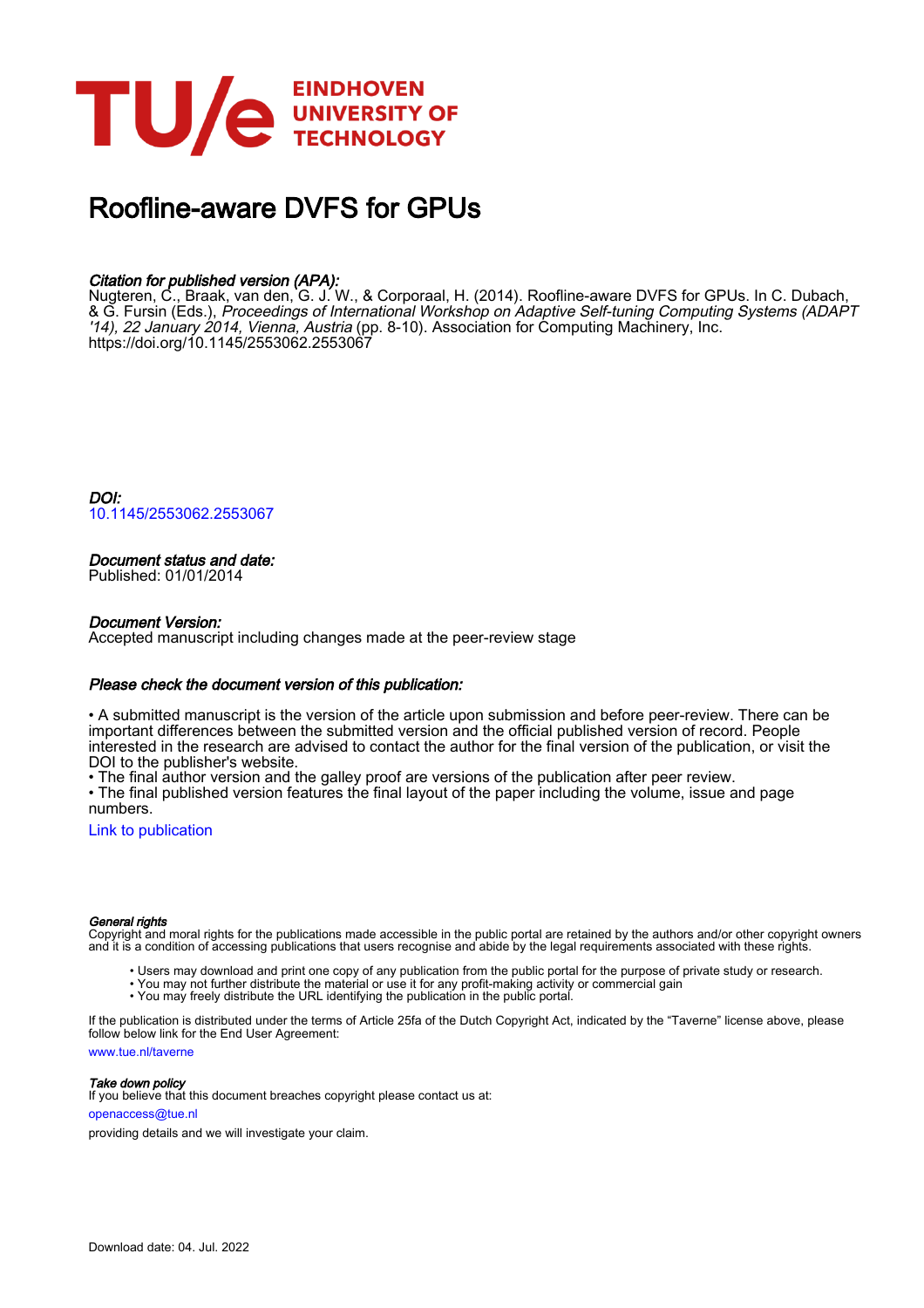# **Roofline-aware DVFS for GPUs**

Cedric Nugteren Gert-Jan van den Braak Henk Corporaal Eindhoven University of Technology, The Netherlands {c.nugteren, g.j.w.v.d.braak, h.corporaal}@tue.nl

# ABSTRACT

Graphics processing units (GPUs) are becoming increasingly popular for compute workloads, mainly because of their large number of processing elements and high-bandwidth to offchip memory. The roofline model captures the ratio between the two (the compute-memory ratio), an important architectural parameter. This work proposes to change the computememory ratio dynamically, scaling the voltage and frequency (DVFS) of 1) memory for compute-intensive workloads and 2) processing elements for memory-intensive workloads. The result is an adaptive *roofline-aware* GPU that increases energy efficiency (up to 58%) while maintaining performance.

# Categories and Subject Descriptors

C.1.4 [Processor Architectures]: Parallel Architectures; C.4 [Performance of Systems]: Modeling Techniques

# General Terms

Performance

#### Keywords

Parallel Computing, GPU, DVFS, The Roofline Model

# 1. INTRODUCTION

In the past decade, graphics processing units (GPUs) have emerged as a popular platform for non-graphics computations: programmers now use these massively parallel accelerators for computational problems in domains such as image processing and molecular science. In particular, GPUs are well-suited for throughput-oriented applications, because of their large number of processing elements and their high offchip memory bandwidth [3]. While the first enables a high instruction throughput, typically measured in floating point operations per second (FLOPS), the second enables a high data throughput, measured in bytes per second (B/s).

The ratio between the instruction and data throughput is the compute-memory ratio, an important design parameter

*ADAPT '14,* Jan 22, 2014, Vienna, Austria.

Copyright 2014 ACM 978-1-4503-2514-1/14/01 ...\$15.00.

for GPUs. This is visualised in the *roofline model* [9], an abstract analytical model based on a kernel's operational intensity. This metric (measured in operations per byte), determines which of the two limits apply: kernels can either be compute-bound (limited by the processing elements) or memory-bound (limited by memory bandwidth).

This work explores adapting the compute-memory ratio of GPUs for a specific workload. Dynamic voltage and frequency scaling (DVFS) is applied to either the GPU core or its memory, saving power while maintaining performance. This idea was proposed as part of earlier work [8], but is now also validated experimentally. Although DVFS for GPUs is not new [4, 5, 7], this is the first work to combine it with the roofline model and the operational intensity metric.

# 2. ROOFLINE-AWARE DVFS

The concept of this work is illustrated by the roofline model. Figure 3 gives an example roofline model of a GeForce GTX470 GPU (Fermi architecture) with a single-precision peak instruction throughput of 538 GFLOPS (counting fmad as one operation) and an off-chip memory throughput of 144GB/s. On the left hand side, a memory-intensive GPU kernel is shown: it accesses an average of one off-chip byte per instruction. According to the roofline model abstractions, the instruction throughput can now be halved (or more) without loosing performance. The right hand side shows the dual: a compute-intensive kernel that allows memory throughput to be reduced while maintaining performance.



Figure 3: A roofline model for a GTX470 GPU, illustrating the scaling of core performance for memoryintensive workloads (left) and memory scaling for compute-intensive workloads (right).

Two techniques can be applied to obtain a scaling of core and memory performance on a per-kernel basis: 1) dynamic frequency scaling (DFS) of the core or memory clock, or 2) dynamic disabling of processing elements or memory banks.

Permission to make digital or hard copies of all or part of this work for personal or classroom use is granted without fee provided that copies are not made or distributed for profit or commercial advantage and that copies bear this notice and the full citation on the first page. To copy otherwise, to republish, to post on servers or to redistribute to lists, requires prior specific permission and/or a fee.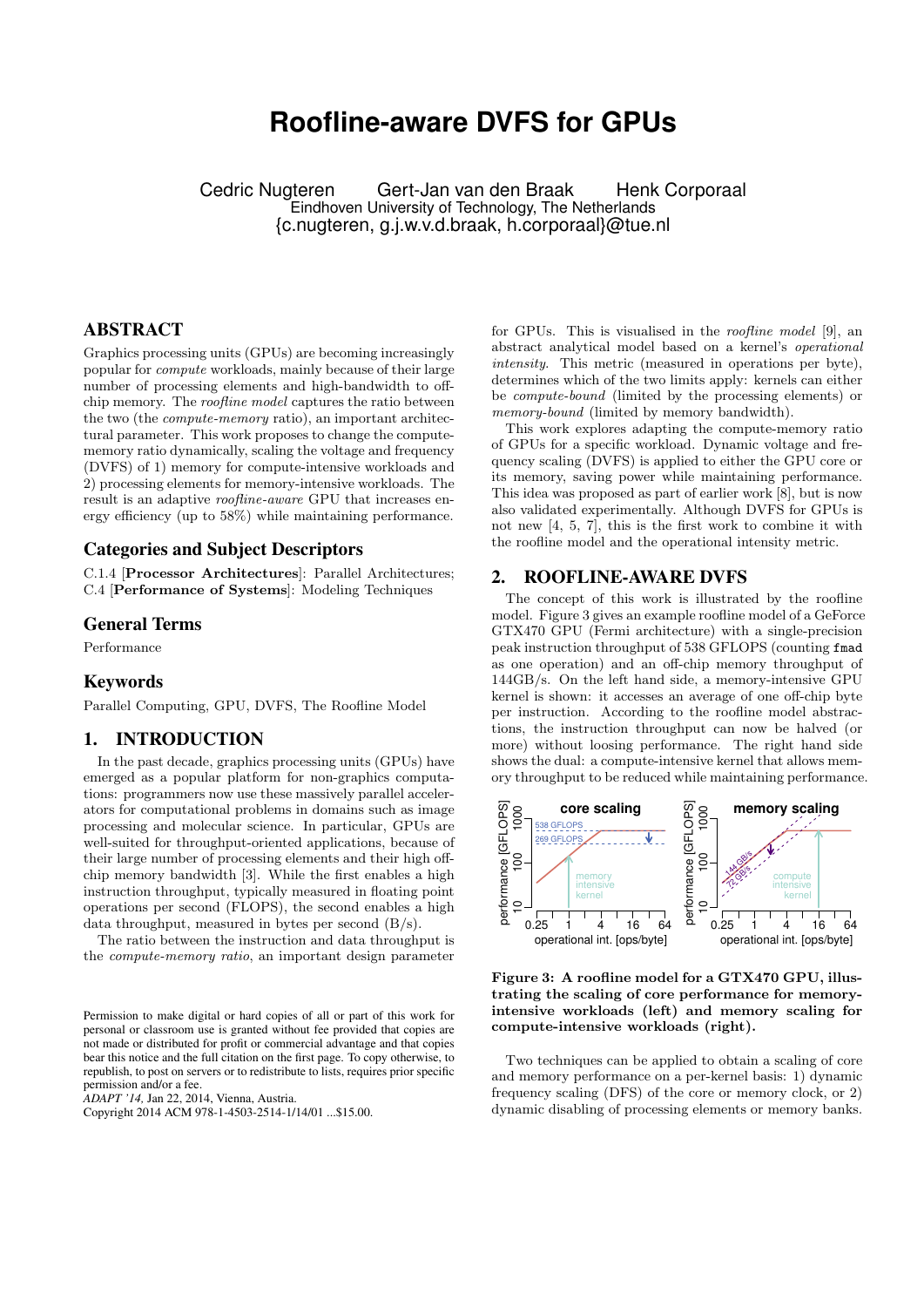

Figure 1: Normalised performance (left), normalised dynamic and total power (middle), and energy efficiency (right) for a memory-intensive (BW-mb) and a compute-intensive micro-benchmark (PE-mb).



Figure 2: Sorted results for benchmarks with a low core scaling sensitivity (left) and a high core scaling sensitivity (right). The legends show the simulated operational intensities in operations per off-chip byte.

The latter technique reduces static (leakage) and dynamic power linearly, but complicates data storage due to powered down memory banks. DFS only reduces dynamic power linearly, but can be extended with voltage scaling (DVFS) to obtain better scaling of dynamic power  $(P = \alpha \cdot f \cdot C \cdot V^2)$  and additional scaling of static power. We therefore propose to apply DVFS based on a kernel's operational intensity, thus obtaining a roofline-aware GPU.

Earlier work [2, 6] focused on phases: portions of the execution in which specific properties (e.g. the operational intensity) remain constant. Although such phases might exist, it is typically valid to consider the average operational intensity: GPUs execute many threads independently on multiple cores, averaging work from different phases.

# 3. EXPERIMENTAL RESULTS

To quantify the potential of roofline-aware DVFS, experiments are performed on 1) two micro-benchmarks, and 2) the Parboil and PolyBench/GPU benchmark suites. We use version 3.2.1 of GPGPU-Sim [1] and the GPUWattch power model [6]. The simulator is configured to match a GTX470 with (rounded) nominal frequencies of 1200MHz and 900MHz for the core and memory (quad-pumped) respectively. The frequencies are halved in steps: 1200–1000– 800–600MHz (core) and 900–750–600–450MHz (memory) for a total of 1 nominal and 6 scaled operating points. The amount of voltage scaling applied in three steps for both core and memory is  $0.9^2$ ,  $0.8^2$  and  $0.7^2$  [6]. The estimated leakage power is 55W based on GTX480 data  $(\frac{14 \text{cores}}{15 \text{cores}} \cdot 59W$  [6]) and scales with core voltage but not with frequency. The configuration files, the benchmarks, and the full results are

available at http://github.com/cnugteren/rooflineDVFS.

Figure 1 shows the micro-benchmark results, constructed to be either memory-intensive (BW-mb) or compute-intensive (PE-mb). The results are as expected: core scaling halves the performance (and reduces the power) for the computeintensive benchmark but maintains nominal performance for the memory-intensive benchmark. Vice versa for memory scaling. At nominal performance, energy savings are 58% for BW-mb (core scaling to  $\frac{1}{2}$ ) and 2% for PE-mb (memory scaling to  $\frac{1}{2}$ ). The reason the compute-intensive benchmark does not benefit is the relatively low memory power compared to the GPU core, in particular when it is idle most of the time.

Figure 2 shows results for the benchmarks grouped by their sensitivity to core scaling. The two left graphs show results with a low operational intensity and significant energy gains for core scaling. Although performance is affected in most cases, it does not drop linearly with the core frequency. The benchmarks sensitive to core scaling (right hand side of figure 2) show almost no change in performance nor energy efficiency for memory scaling. Most of these have a high operational intensity, although there are exceptions.

# 4. CONCLUSIONS

This work has shown the potential of roofline-aware DVFS for GPUs. The theory of scaling the roofline model based on the operational intensity is valid in practice for the microbenchmarks, although memory scaling does not achieve as much energy gains as core scaling. Real benchmarks show promising results for core scaling, although further work and experiments are required to take advantage of the potential.